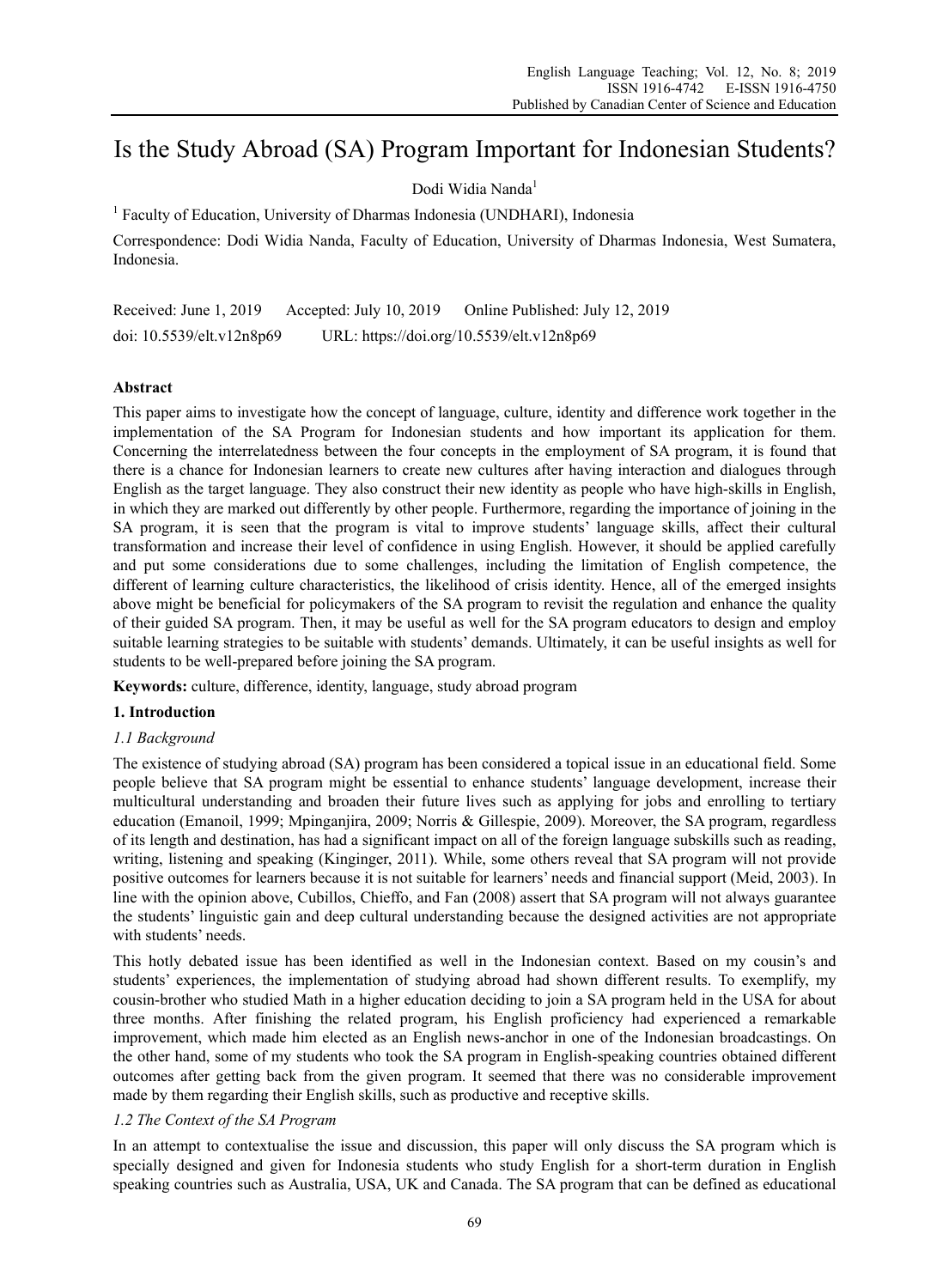programs which take place outside the geographical boundaries of the home country (Kitsantas, 2004), occurring at least 3-4 weeks, and maximally one semester of the length of student sojourn (L. Engle & J. Engle, 2004). Hence, it is not a studying abroad that is taken by Indonesian students at a formal setting such as taking a secondary level in overseas or pursuing undergraduate and post-graduate degrees in English speaking countries.

In addition, concerning the level of students, the writer will not limit between the secondary and university students because the culture of valuing SA program has been produced and consumed by both levels to enhance their English language skills. Moreover, Hall (1997) reveals that the produced and consumed meaning affect the humans' ways of thinking and behaving. Hence, that is the reason why Indonesian students at both levels have been spending their time and money for studying overseas to increase their language competence.

#### *1.3 English Language Teaching and Learning in Indonesia*

Since 1945, In the year of Indonesian independence, English language teaching and learning has been integrated and taught in secondary schools, and with the increasing of Indonesian government's awareness of the significant role of English, it has been taught as well in a tertiary education and even primary schools (Cahyono & Widiati, 2004; Lie, 2007; Mattarima & Hamdan, 2011; Nababan, 1991). Moreover, in the new curriculum, the curriculum in Indonesia under the regulation of The Ministry of Education and Culture Number 65/2013 mandates the English teachers to implement a classroom activity which is specifically designed to trigger learners to participate actively in learning activities (Ministry of Education and Culture, 2013). Moreover, students have been encouraged to participate in classes which consist of international students and lecturers, and they have been required to introduce Indonesian culture in International arenas (Cahyono & Widiati, 2004; Lamb & Coleman, 2008).

Therefore, based on the required condition above, many Indonesian students have had a high obsession with studying overseas where English used and taught as a first language in order to boost their English competence which allows them introducing Indonesian culture in the target country. However, the problems happen when Indonesian people have had a different view regarding the effective ways to increase English skills. Some Indonesian contend that it is a sensible idea for Indonesian students studying in faraway places to improve their language skills and western culture because studying abroad is essential to improve cross-cultural skills and global understanding (Kitsantas, 2004). On the other hand, some others postulate that it is not necessary for Indonesian learners to study English in western countries because the local context should be mainly prioritised in English language teaching. Moreover, Kirkpatrick (2001, as cited in Cahyono & Widiati, 2004) asserts that local context itself has to be a central part of English curriculum because learners should be exposed to a culture that familiar to them which results in a better understanding of their English. However, the adoption of local culture itself has been categorised a central issue in Indonesian ELT. The given approach to implement a local culture in ELT has not been successful because the instructions and content still imitate the practice of western countries (Cahyono & Widiati, 2004). Consequently, the implementation of ELT in Indonesia has not been adequate to strengthen learners' English competences. Therefore, the condition and issue above might be the leading factor of topical debate regarding the importance of SA program for Indonesian students. The detailed discussion of the SA program will be explained more in the discussion part below:

# *1.4 Significance*

Based on the issue and different experiences above, the writer would like to investigate more what is actually happening in the SA program. How the concept language, culture, identity and difference work together in the implementation of the SA program? Is it essential for Indonesian students? Furthermore, the result of this paper is hoped to be valuable sources for individuals and institutions that have been involving in the SA program. It can be used by policymakers like faculty directors and administrators of the SA program to revisit the regulation and enhance the quality of their guided SA program. Then, it can be utilised by the SA program educators or tutors to design and implement suitable learning activities and methods to fit in with students' demands, and it can be useful sources as well for students to be well-prepared before joining the SA program.

Thus, in order to contextualise the issue and discussion, the writer will describe the context of the SA program and the level of students discussed in this essay. Then, it will be followed by the explanation of English language teaching and learning in Indonesia. Next, the writer will discuss the theoretical background comprises the relatedness between the topic and the concept of language, culture, identity and difference. It is followed by the discussion of the positive sides, the challenges, and considerations of the SA program which link with the concept of language, culture, identity and difference. Ultimately, the paper will be concluded by giving a summary and suggestions regarding the implementation of the SA program.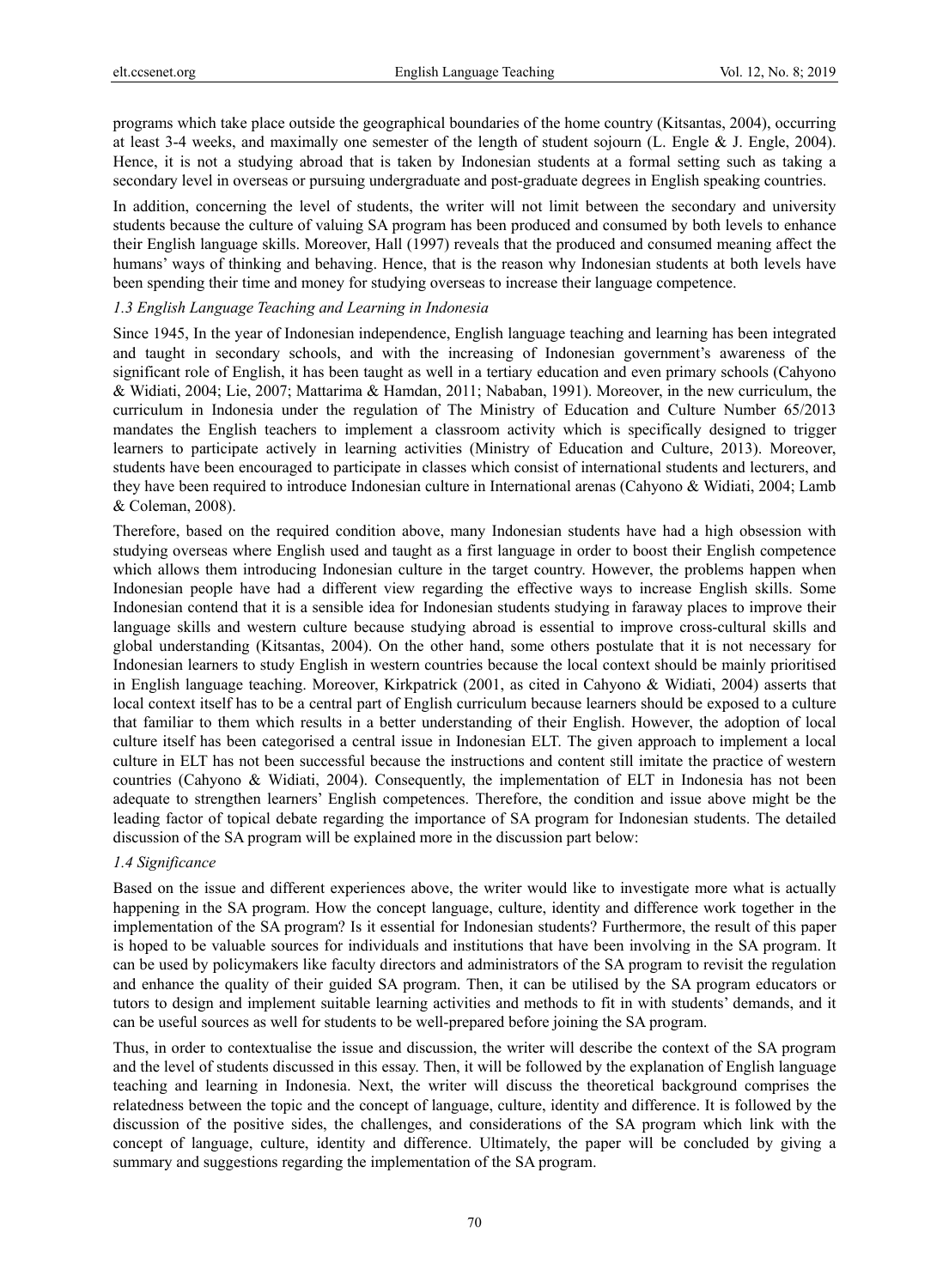# *1.5 Research Questions*

1). How the concept of language, culture, identity and difference work together in the application of the SA program for Indonesian students?

2). How is the importance of the SA program for Indonesian students?

# **2. Method**

This paper scrutinised existed literature reviews, in which some academic works relevant to the topic were critically selected. The literature was gathered from a plethora of resources, including articles from reputable academic journals, books and others. Then, the selected literature was analysed and evaluated critically to find the information needed. Lastly, the suitable information and evidence were used to foster sound arguments in the paper. Hence, the detailed discussion is elaborated below:

# **3. Results and Discussions**

# *3.1 Theoretical Background: Relating the Topic to the Concept of Language, Culture, Identity and Difference*

In an attempt to give an interconnection between the topic and the concept of language, culture, identity and difference, the writer specifically synthesises the specific aspects of Vygotskian and Bakhtinian theories, the two Soviet visionaries. Both Vygotsky and Bakhtin have a similar view, stating that language is always immersed in a social context, and it is used to facilitate communication (Jackson, 2008). Based on the definition of language above, it can be inferred that language use and development could be trained maximally through interaction with other people. In my view, it is applicable with the SA program settings in which learners are required to interact and communicate with their peers, tutors and even native speakers in the given program which might be beneficial to strengthen their language competence.

Moreover, both Vygotsky and Bakhtin also agree that human interaction through language plays a pivotal role in the forming of culture. Bakhtin defines culture as the product of human interaction (Jackson, 2008), and social activities of a human being (Vygotsky, 1987, as cited in Jackson, 2008). Therefore, by joining in the SA program, there is a likelihood of having a new culture which is affected by the students' interaction and activities in the designed program. To exemplify, a culture of using term 'mate' after joining a SA program held in Australia. As we know that Australian particularly youngsters tend to use the related term to show intimacy with other people, and it is used as a form of address (Rendle-Short, 2009). If students who originally come from an Eastern culture such as Indonesian are joining in SA program implemented in Australia, it might affect them using the term 'mate' which is uncommon for them before. The related condition occurs because they are influenced by the Australian tutors and even Australian societies who use the related term in interacting with them in the SA program.

Furthermore, concerning the identity which occurs in the SA program, both Vygotsky and Bakhtin also have had the same understanding, postulating that language reflected by dialogue is beneficial for the development of humans' identity. Moreover, Bakhtin (1986, as cited in Jackson, 2008) postulates that dialogue with other people throughout our lives is essential to routinely shape and reshape our sense of self-identity. That is the reason why in the SA program, learners who communicate in the target language, particularly in the oral forms, could shape their new identity (Benson, Barkhuizen, Bodycott, & Brown, 2013). For instance, after having interaction or dialogues with a native speaker of the target language, English. Indonesian learners who join in the SA program will imitate a particular English expression like "get the ball rolling' which means "to start something. The meaning of related expression might be challenging to understand by people who never study overseas for learning English or those who only learn English in formal settings (classroom) because such expression might be easily found in a daily conversation done with native speakers. Hence, learners who joined in SA program could be identified as people who have high-competence in English compared to those who do not, because they have striven to learn the English language in faraway places and have known certain English expressions which are uncommon for those who learn English minimally. Based on the situation above, identity could be defined and theorised as diverse, site to struggle (Peirce, 1995), and it will never remain static (Woodward, 1997).

Ultimately, identity itself is marked out by difference, in which the difference will signify the specific identities from other identities and create distinctions. The marking of the difference happens through the symbolic system of representation called *the classificatory system*, in which it is categorised as a functional system used to apply a principle of difference to populations and divide their characteristics into at least two opposing groups (Woodward, 1997). The related marking of difference might also occur as an effect of SA program of learning English, Indonesian students who have accomplished the given program will be marked out as capable English learners, and they will be looked up by Indonesian societies. On the other hand, Indonesian learners who do not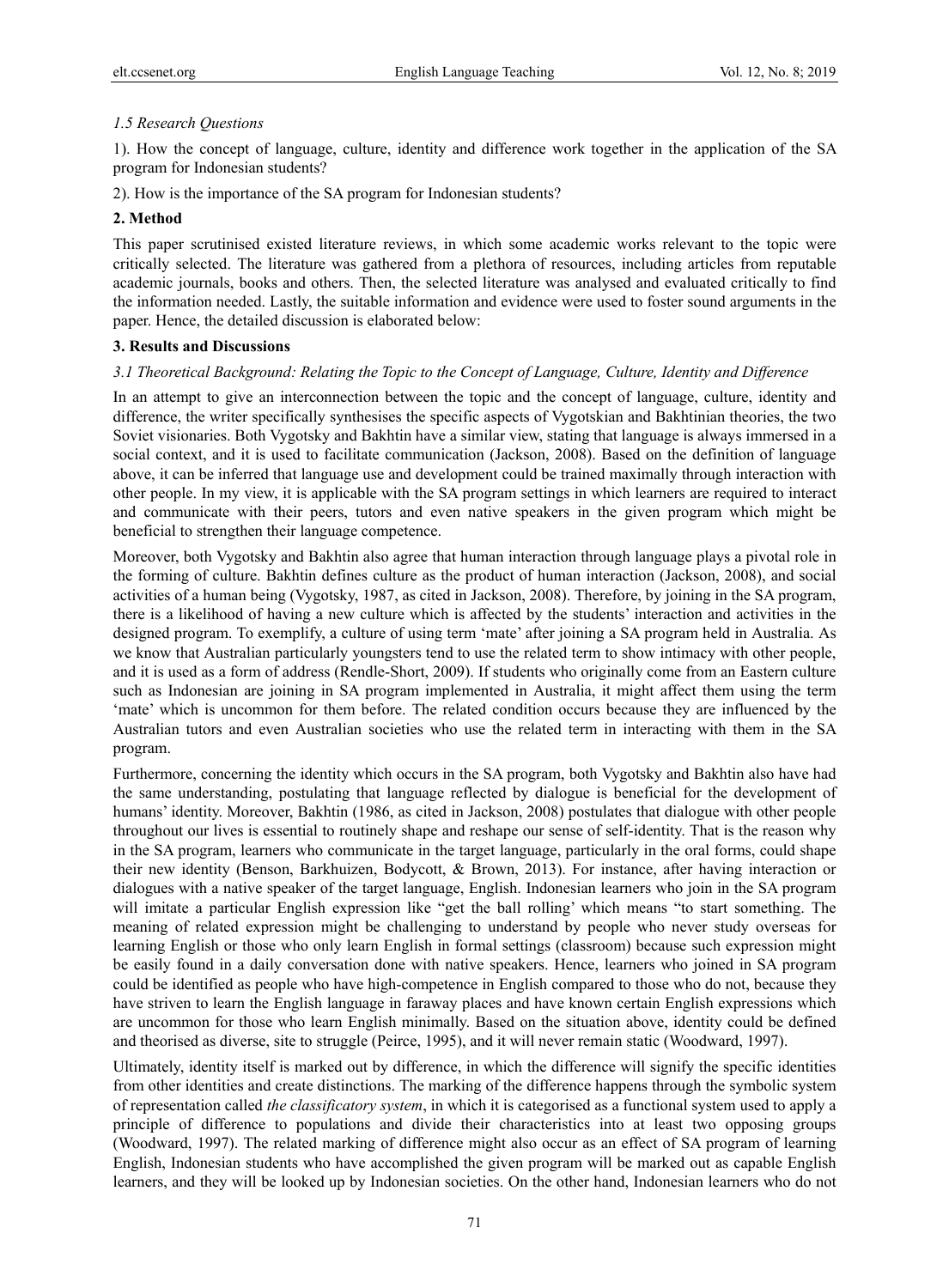join in the SA program will be regarded as low-competent students. Hence, it can be inferred that the marking of difference affected as well by the existence of the SA program.

#### *3.2 The Positive Sides of Joining in the SA Program which Link with Language, Culture, Identity and Difference*

#### 3.2.1 Language Development

The first positive point of joining in the SA program would be learners' language development. The related language development will be obtained by involving in group activities guided by more capable others such as peers and tutors. This phenomenon and opinion supported by a notion proposed by Vygotsky (1978, as cited in Woolfolk & Margetts, 2016), called the *Zone of Proximal Development (ZPD)*. In this view, the development of language will be easily obtained by students if they are involved in group activities guided by *More Knowledgeable Other (MKO)* (Candlin & Hall, 2012). Regarding the implementation of SA program, based on my cousin-brother's experience who have taken SA program in the USA, he had been given the related group activities which are guided by their tutors to increase their language competence. For instance, the implementation of *let's chat program,* my cousin-brother and his friends were required to have a chat each other to discuss any topics given by their tutors in the related program, and the discussion guided and watched by the tutors, indeed. Then, they will deliver their ideas toward the given topic by using the target language; any mistakes in the language use made by them could be easily corrected by their tutors. Hence, it might automatically increase their language development as well as their confidence in using the target language.

Moreover, Halliday (1973, as cited in Candlin & Hall, 2012) postulates that language could be categorised a sociocultural resource established in the social lives. In other words, language development could be obtained by people when they actively engage with social lives. This view is relatable with the advantage offered by joining in the SA program, in which students will be given many chances to interact and involve in social circumstances. This condition is supported by the valuable chances experienced by Cindy, a Hong Kong student who took the SA program in the USA (Benson et al., 2013). Based on Cindy's experiences, she had obtained considerable opportunities to join and socialise with social communities, whether with the host family in the country or his assigned buddy (Benson et al., 2013). As a consequence, it had given a significant impact on her English development since she practices her English intensively when doing socialisation and interaction with her surroundings.

# 3.2.2 The Students' Culture in Communicating and Interacting With Others

Another positive impact of joining in the SA program might be students' transformation concerning their communication style in interacting with other people. The humans' style is categorised as a culture as well, and culture is fundamentally heterogeneous and changing over time (Kramsch, 1998). By studying abroad, Indonesian learners' culture regarding their style in interacting with others might experience some changes as well. To exemplify, before study abroad experiences, Asian people such as Indonesian people tend to downplay any compliments given by other people (Kramsch, 1998); if they were praised: 'I like your T-shirt!' — their response would be 'Oh really? It is already quite old, anyway!' Based on the illustration above, it can be inferred that Indonesian people are likely to minimise the value of compliment; however, it could be transformed when they are studying overseas in Western countries like in America. The American culture has been socialised into responding 'Thank you' to any given praise (Kramsch, 1998). Hence, there might be possibilities that Indonesian students will be affected by the related culture to say "thank you" directly after they are given any compliments by others.

Moreover, the learners' transformation above is categorised a synchronic (social) layer of culture. In this notion, people will acquire the same ways of viewing the world when they belong to the same group (Kramsch, 1998). It occurs because when they join in the same group, they will socialise and share any ideas, which results in their mutual understanding into many things. So that is the reason why Indonesian learners who previously used to downplay given compliments might automatically change the related way after socialising with people in the new environment or countries such as America.

## 3.2.3 The Transformation of Students' Identity: Self-confidence

Joining in the SA program might result in the transformation of humans' identity, such as self-confidence. In the context of language learning, self-confidence could be defined as self-perceptions of humans' abilities in using the target language (Noels, Pon, & Clement, 1996), and self-confidence is part of humans' identity and it always changes dramatically over time which depends on peoples' interaction and engagement with the target language speakers (Peirce, 1995). In other words, the increased self-confidence in language learning will be obtained through the frequency and quality of contact done with target language groups. This view is relatable in the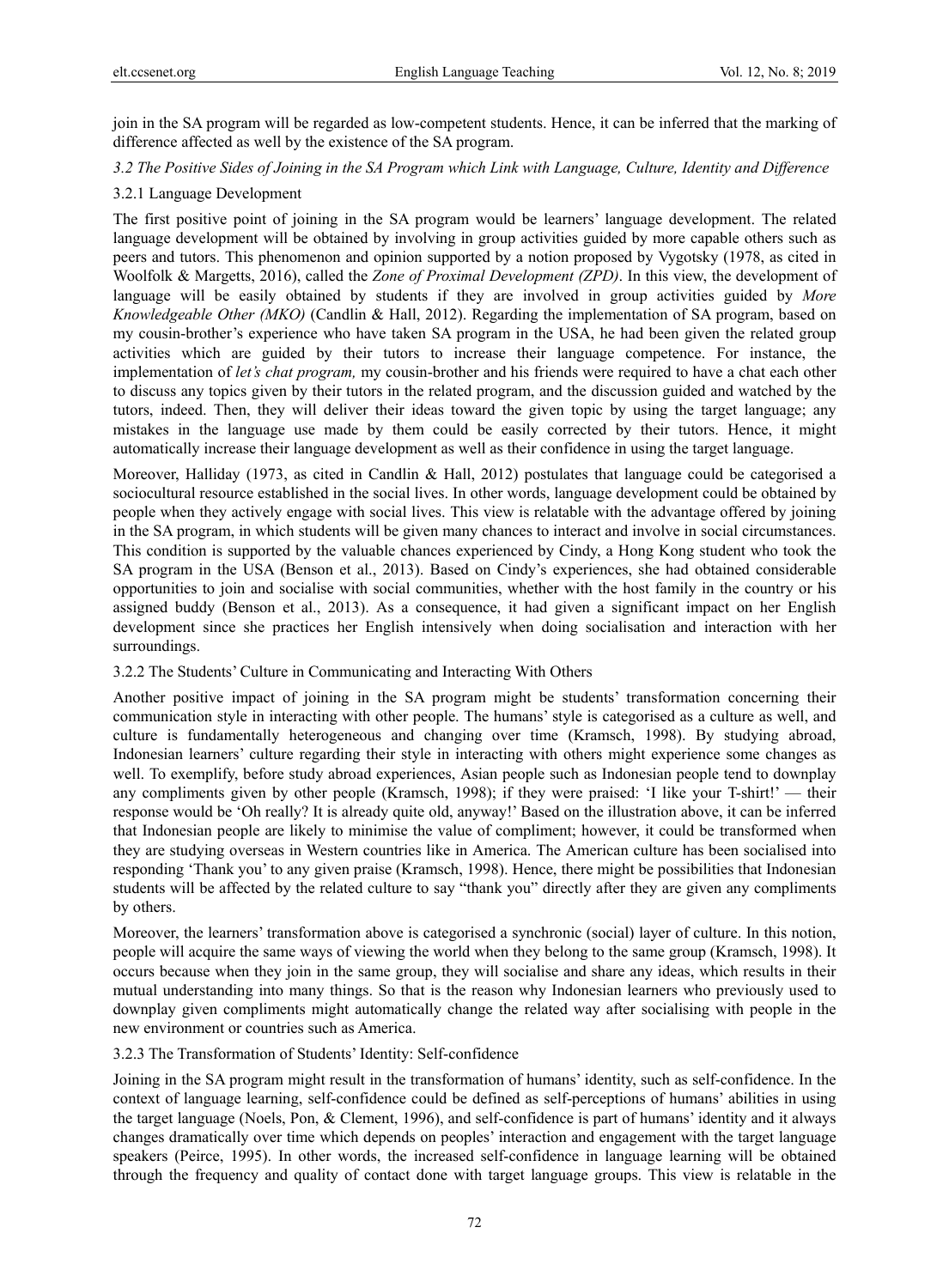context of SA program in which learners will be given such well-organised activities in the related program as well as sufficient time to interact with the target language speaker like the chosen tutor (Amuzie & Winke, 2009). By involving in the SA program, the learners will be required to challenge themselves using the target language as much as possible to absorb and follow the learning materials given by their tutors.

On the other hand, the opportunities above might be laboriously obtained by Indonesian students in their home country since they have not been given enough chances to use English language in the classroom as well as outside the classroom (Erlenawati, 2002). So that is why by involving in the SA program, Indonesian learners will foster their new identity as people who use English confidently since they are given valuable and significant time to interact with the target language speakers to boost their English language competence. Therefore, Gardner (1985) accentuates that self-confidence is affected by a positive experience in language learning, and it is beneficial to motivate students to learn.

Based on the three explained positive sides above, it can be inferred that the SA program has had a valuable contribution on students' language development, the transformation of culture regarding the learning style in interacting with other people and the establishment of students' identity regarding the enhanced self-confidence. However, joining in the SA program may be challenging as well for Indonesian students, and the detailed discussion of the related challenges will be discussed below:

## *3.3 The Challenges of Joining in the SA Program which Link with Language, Culture, Identity and Difference*

## 3.3.1 Language Difficulties

The first challenge of joining in the SA program for Indonesian learners would be language difficulties. Hall (2013) reveals that language is not only essential to construct meaning, but also it is beneficial to facilitate our communication with other people to understand each other. That is the reason why those who intend to join in the SA program should be selected carefully before going overseas, in which the selected participant at least should be categorised as a modest user of English. Otherwise, there will be some issues that might occur in the implementation of the SA program, such as the misunderstanding between the participants and tutors in interpreting the given instructions, activities, and so on. However, although the chosen students have had enough skills in the English language before studying overseas but having the first time studying overseas in English-speaking countries for Indonesian students is not an easy task since they are required to speak and communicate in the English language every day. Whereas in fact, the required condition might be problematic for Indonesian learners because they do not get used to using English in their daily activities (Erlenawati, 2002).

Moreover, a study conducted by Nguyen (2011) shows that Indonesian students have had difficulties in pronouncing English words, particularly consonant classes and word-ending like 'sh', 's', 't', 'd', 'g', 'x' and 'j'. This particular issue might be problematic as well for Indonesian students in communicating and interacting with the native speakers in SA program because if they cannot pronounce English words correctly, they will not hear the English speakers properly since listening and speaking go together (Nguyen, 2011). Consequently, this limited English language proficiency could cause Indonesian students to be perceived by the target language speakers or their peers as intellectually inferior in the SA program, which may give way to frustration and lowered self-esteem.

#### 3.3.2 The Cultural Difference in Learning

Another issue in the implementation of the SA program for Indonesian learners would be the cultural disparities in learning, particularly the discrepancies of learning style. The language learning style could be categorised one of the representations of culture (Nguyen, 2011), and it is beneficial to support the successful path of studying abroad. In other words, the more similar students' learning styles with the target language learning style, the more opportunities to be successful learners in involving in the SA program. However, in the context of Indonesian learning style and Western learning style, there has been plenty of discrepancies between the two learning styles, which may hinder Indonesian learners' development in studying in English-speaking countries. For instance, Asian students like Indonesian learners have been categorised passive learners and lack of critical thinking (Nguyen, 2011), while in Western culture, students have been asked to be active learners (Nguyen, 2011). Hence, there are significant disparities in learning styles between the Indonesian learners' styles and Western culture, which may give way to an ineffective learning process.

Moreover, to be specific, a study conducted by Novera (2004) finds that there have been significant issues regarding cultural differences in a learning style that Indonesian students have to face in taking the SA program in English speaking countries, which are *power distance*. *Power distance* could be defined as how people belong to a particular culture view power relationship unequally. It could be barriers for Indonesian learners in adjusting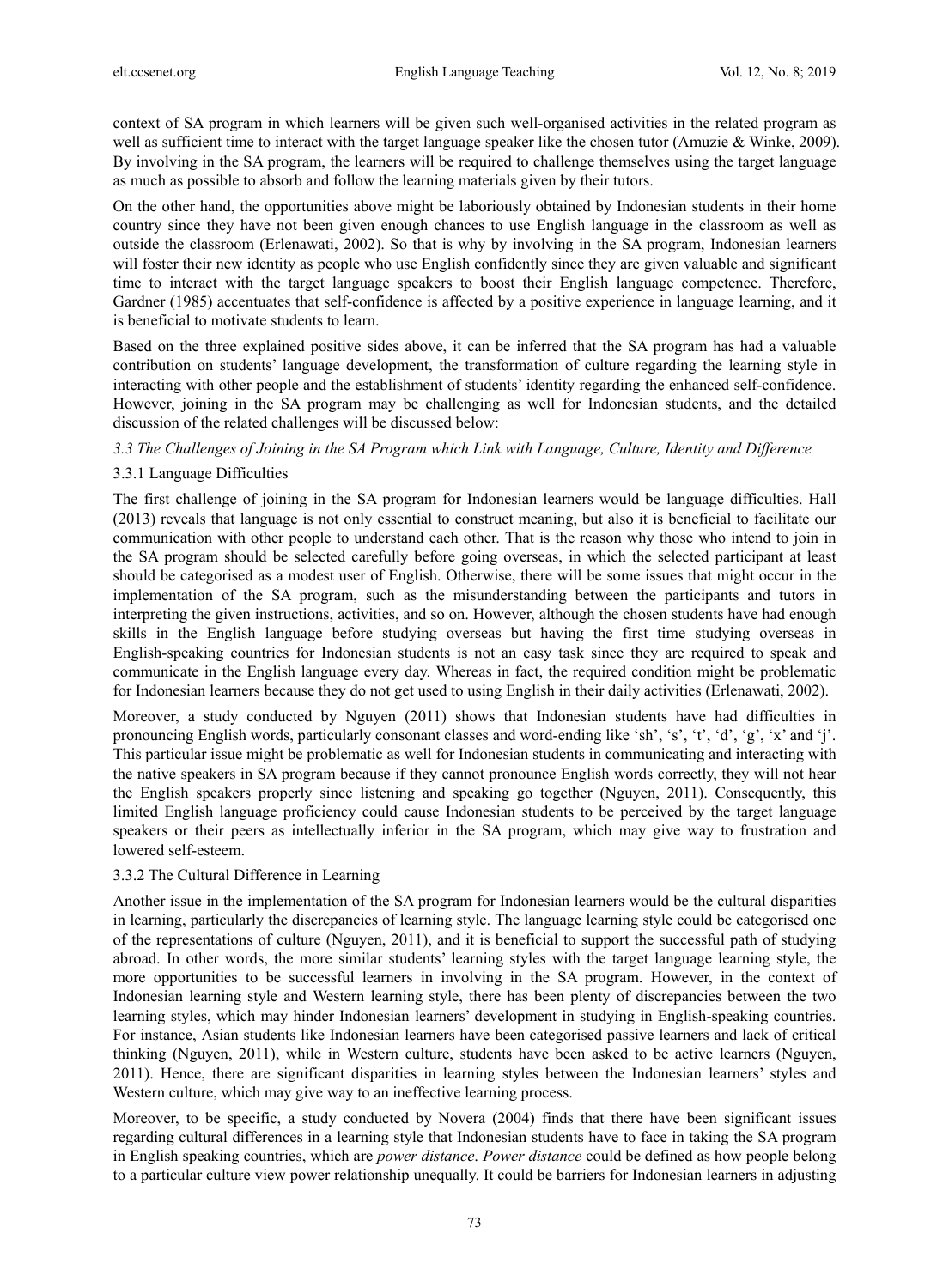to a new environment because Indonesian highly values the *power distance* (Novera, 2004). For instance, Indonesian get used to obey and respect older people or more educated people like lecturers by using particular language codes such as 'Sir', 'Mr', and 'Ms', while in Western culture lecturers are often addressed by their first names only (Novera, 2004). Moreover, to show their respect for older people such as teachers and lecturers, Indonesian students prefer to show indirect signals than to argue directly with their teachers or lecturers because interrupting and asking questions to lecturers in the middle of presentation considered an impoliteness and rudeness (Novera, 2004). Hence, the related behaviour above would be culturally appropriate in Indonesia, but it can be categorised a classroom passivity in Western culture.

#### 3.3.3 The Emergence of Crisis of Identity

The emergence of the crisis of identity would be another challenge that Indonesian learners have to face in joining the SA program. The crisis of identity could be defined as a period of confusion and uncertainty, in which the old identities assumed to be fixed, stable and coherent displaced by the experience of doubt and uncertainty (Hall, Held, & McGrew, 1992). Moreover, Woodward (1997) reveals that a crisis of identity is affected by globalisation, in which it is characteristic of modernity in the context of the global transformation. On the other hand, the SA program itself is a part of globalisation (Loew, 1980), in which the students are taught from a global perspective. In other words, learners are required to comprehend this world as a dynamic global system, and they are asked to collaborate and engaged with heterogonous societies and new culture in the SA program. Consequently, the learners will face a new culture which might be possibly threat local culture or identity and may replace into the new identity. Hence, it could be mentioned as a crisis of identity since there is an encounter between learners' old identity and the incoming identity which may lead to confusion and uncertainty (Hall et al., 1992). Therefore, to anticipate the challenges above, there are some considerations that Indonesian students must learn and do in involving in the SA program. The related considerations will be discussed below:

#### *3.4 The Considerations*

#### 3.4.1 Being Active Learners

Being an active learner would be a sensible idea that Indonesian students should do in involving in the SA program. It means they must actively find out a supportive learning environment such as putting themselves to be surrounded by target language speakers. In line with the related opinion, Tsui and Tollefson (2017) assert that finding and having a positive learning environment is a must for language learners to be welcomed as international students to enhance their language competence. For instance, registering as volunteers in unpaid community services in the host countries, joining in sport and student social group communities and others. By doing this way, they will be given such significant opportunities to share and practice the target language intensively which is beneficial to boost their language acquisition as well as their level of confidence in using the target language.

3.4.2 Students Must Learn about the Culture of the Host Countries before Joining in the SA Program

Learning and understanding more about the culture of the host countries before starting the SA program would be a positive idea as well for Indonesian learners who decide to study abroad. In line with the related opinion, Kitsantas (2004) suggests that International students must be urged to analyse more about the culture and people in the places in which they will study. It is needed to cope with some crucial issues such as the different learning styles which may give way to an ineffective learning process. In other words, comprehending the target countries' culture like its learning styles before the departure would assist learners to comprehend and asses some required passions and skills to adapt smoothly to the learning environment. For example, Indonesian learners could learn and train themselves to be active learners who are not reluctant to express any ideas in front of the class since the related learning style is needed to engage with learning process given in the western cultures. Whereas in fact, Asian students such as Indonesian students are still categorised passive learners who are not confident enough to do so (Nguyen, 2011).

## 3.4.3 Students Must Be More Cross-culturally Sensitive

Having more cross-cultural sensitivity would be a wise idea for those who intend to study abroad. Cross-cultural sensitivity defined as the level of people' awareness about the existence of cultural similarities and differences around the globe and those who have high-awareness of the cross-cultural sensitivity will have better understanding and knowledge regarding intercultural competence (Fritz, Mollenberg, & Chen, 2001). In other words, people who have related ability will be sensitive enough to comprehend cultural similarities and differences, and they will behave appropriately to respect other cultures. In my view, this specialised skill is beneficial for Indonesian students who take SA program because it will support their critical thinking skills to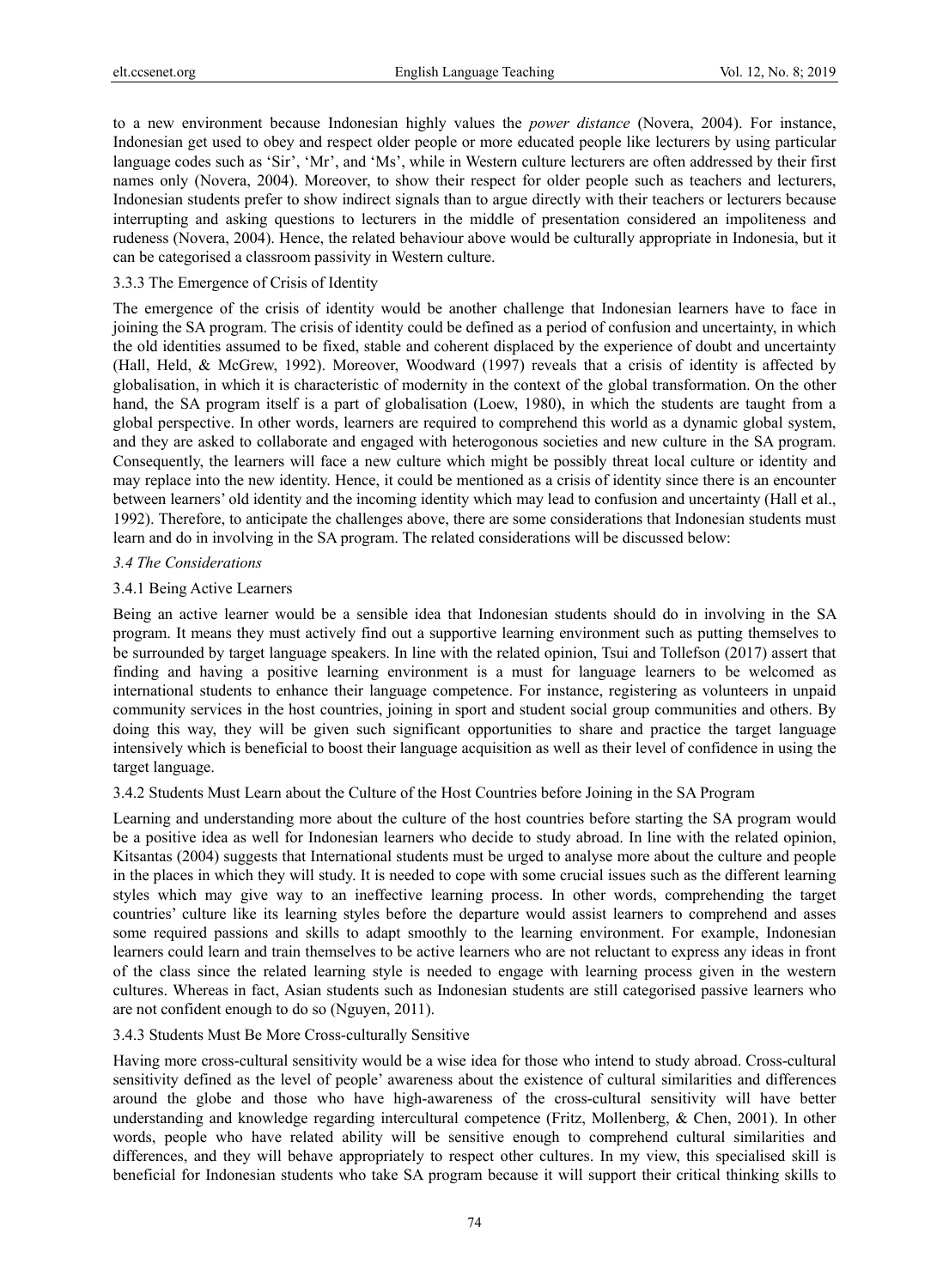filter any incoming information and knowledge obtained in the target culture. As a consequence, it may hinder their crisis of identity while studying abroad because they will have enough abilities to anticipate the encounter between their old identity and the new one.

#### **4. Conclusions**

#### *4.1 Brief Summary*

In summary, to answer the first research question related to how the concept of language, culture, identity and difference work together in the implementation of the SA program. The paper will summarise the main features of the interrelatedness among the four concepts in the implementation of the SA program that has been already discussed in the discussion part (theoretical background) of the paper. To put it simply, culture has been categorised an outcome of social processes affected and shaped by human interaction, particularly dialogue. Then, the human interaction and dialogue itself facilitated by language, which has a function to construct humans' identity, and the related identity itself is marked out by the difference. Based on the interconnection among the four concepts above, it can be linked with the principle of SA program, in which by joining in the related program, there will be an opportunity for learners to create new cultures after having interaction and dialogues with their peers or tutors in the host country. For instance, a culture of using particular English words or expressions that are challenging to be understood by those who have not studied abroad or an English course, in which they will construct their new identity as people who have high-skills in English. Moreover, they will be marked out different and looked up by Indonesian societies, whereas those who have not studied abroad will be looked down and marked as low-competence students by others. Thus, the marking of difference has already existed as well in the SA program.

Furthermore, in an attempt to answer the second research question regarding the importance of joining in the SA program for Indonesian students, the writer argues that studying abroad is vital to improve learners' language skills, positively affect students' cultural transformation regarding their interacting style, and increase the students' level of confidence in using the target language, English. However, it should be implemented carefully and put under some considerations as well due to some challenges (Buckingham, 1989; Burns, 1991; Samuelowicz, 1987). The limitation of prior English language competence faced by the majority of Indonesian students to communicate effectively with native speakers, the different background culture between Indonesian culture and Western culture regarding the students' learning characteristics which may give way to ineffective learning, and the likelihood of crisis of identity arises after Indonesian students taking the SA program due to the encounter between the old identity and the new identity obtained in the SA program. However, the challenges above can be minimised by instructing and encouraging the Indonesian students to be active learners while studying abroad like finding positive learning environments to train and improve their English language skills, being motivated to learn the target culture to cope with the learning characteristic disparities and being more cross-culturally sensitive as a buffer against uncertainty which may lead to crisis of identity. Based on the topical debate between the importance and challenges of the SA program above, it can be inferred that this issue could be categorised a complex issue in an educational field.

As a reflection, although some studies have found that the implementation of SA program as an excellent way to improve students' development, particularly their language acquisition and multicultural understanding (Benson et al., 2013; Gray, Murdock, & Stebbins, 2002; Vidal, 2014). However, the writer believes that there have been some weak points that the related program has, which may hinder the rapid evolution of students' abilities in mastering the target language and having multicultural understanding. This opinion appears when there have been certain cases where learners do not obtain remarkable improvement after joining in the related program. For instance, my students' experiences discussed in the introduction part of the paper, in which they did not have significant improvement in their English language acquisition after getting back from the SA program. Therefore, the detailed suggestion to improve the implementation of the SA program is offered below:

## *4.2 Suggestions*

In order to enhance the quality of SA program given to students, study abroad faculty directors, administrators, tutors and even the students have to make some concerted efforts; firstly, formal instructions can be given to the students. For instance, the implementation of SA program should be started by assessing the coursework in order to measure students' pre-abilities before joining in the given learning activities which are used to evaluate their improvements in the on-going process. Secondly, the homestay setting in the host country might be given to students to provide them with better opportunities to keep in touch and interact with the native speakers of the target language and culture which is beneficial to enhance their language skills and self-confidence. Thirdly, providing peer-mentor program would be a sensible idea to help students in adapting with the given learning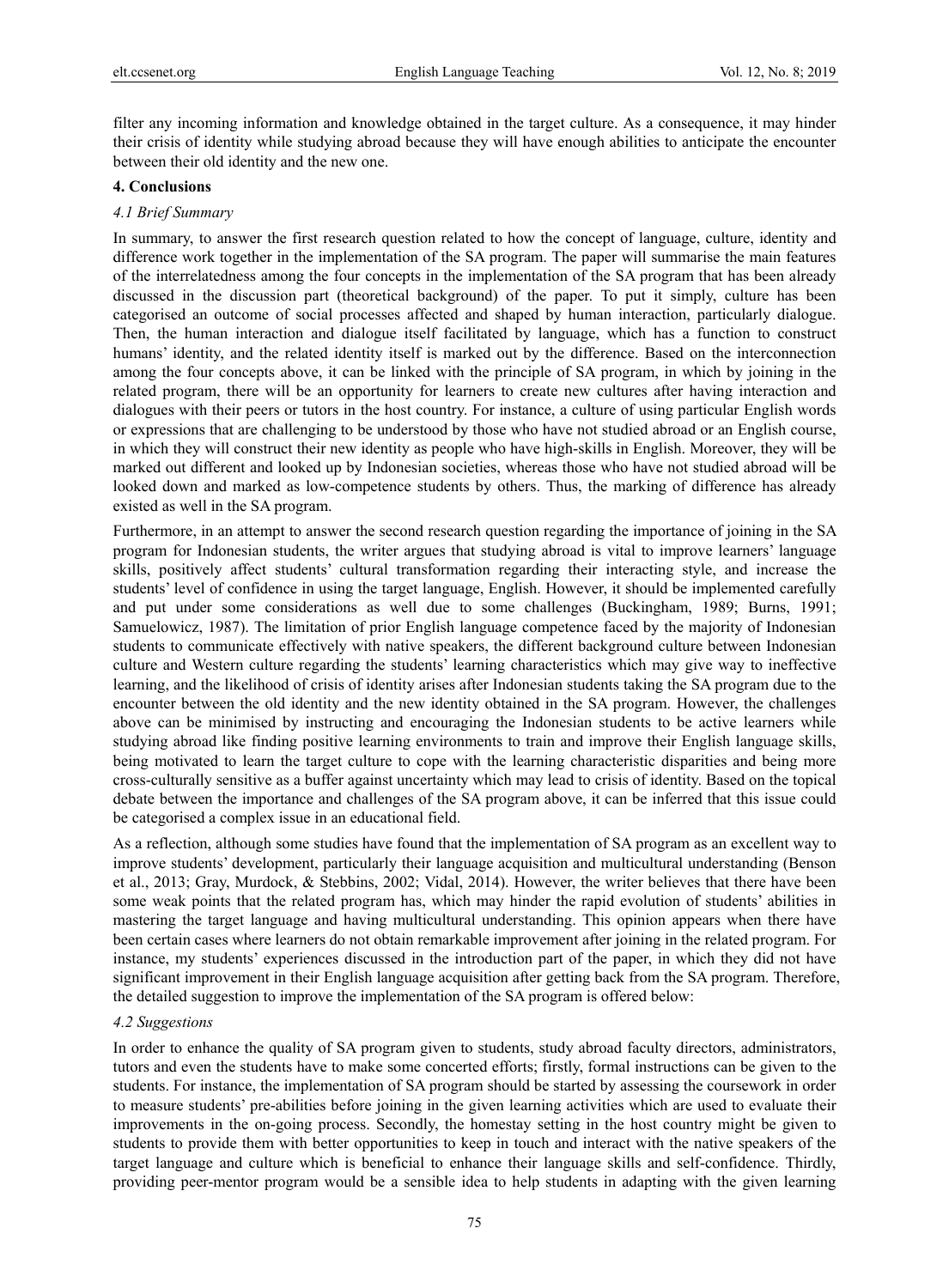atmosphere and assist them to cope with students' distress, which may be affected by their first experience living abroad. Ultimately, the students should prepare themselves physically and mentally to deal with the new environment and cultural shock. Based on some suggestions above, it can be seen that the implementation of the SA program should be considered and implemented carefully to maximise its given benefits. Moreover, Engle and Engle (2004) and Hulstrand (2006) assert that the SA program must be undermined by some elements to maximise its potentialities; length of student sojourn, required language use, the entry target language competence, the given coursework, the given mentoring or guided cultural reflection, the experiential learning initiatives and the homestay setting.

#### **Acknowledgements**

I would like to acknowledge The Indonesian Endowment Fund for Education (LPDP) for the grant given to the author in this paper.

#### **References**

- Amuzie, G. L., & Winke, P. (2009). Changes in language learning beliefs as a result of study abroad. *System: An International Journal of Educational Technology and Applied Linguistics, 37*(3), 366-379. https://doi.org/10.1016/j.system.2009.02.011
- Benson, P., Barkhuizen, G., Bodycott, P., & Brown, J. (2013). *Second language identity in narratives of study abroad.* London, UK: Palgrave Macmillan. https://doi.org/10.1057/9781137029423
- Buckingham, D. A. (1989). The role of government. In R. K. Browne, & E. C. Dale (Eds.), *Overseas Students: Educational Opportunity and Challenge* (pp. 60-64). Australia: The Australian College of Education.
- Burns, R. B. (1991). Study and stress among first year overseas students in an Australian university. *Higher Education Research and Development, 10*(1), 61-77. https://doi.org/10.1080/0729436910100106
- Cahyono, B. Y., & Widiati, U. (2004). *The tapestry of English language teaching and learning in Indonesia*. Malang: State University of Malang Press.
- Candlin, C. N., & Hall, D. R. (2012). Language and culture learning. In J. K. Hall (Ed.), *Teaching and Researching Language and Culture* (pp. 47-67). Oxon: Routledge.
- Cubillos, J. H., Chieffo, L., & Fan, C. (2008). The impact of short-term study abroad programs on L2 listening comprehension skills. *Foreign Language Annals, 41*(1), 157-186. https://doi.org/10.1111/j.1944-9720.2008. tb03284.x
- Emanoil, P. (1999). Study abroad expands cultural view, life skills, and academic experience. *Human Ecology Forum, 27*(3), 10-14.
- Engle, L., & Engle, J. (2004). Assessing language acquisition and intercultural sensitivity development in relation to study abroad program design. *Frontiers: The Interdisciplinary Journal of Study Abroad, 10*(1)*,*  219-236.
- Erlenawati. (2002). Beliefs about language learning: Indonesian learners' perspectives, and some implications for classroom practices. *Australian Journal of Education, 46*(3), 323-337. https://doi.org/10.1177/00049441 0204600306
- Fritz, W., Mollenberg, A., & Chen, G. M. (2001, July). *Measuring intercultural sensitivity in different cultural context*. Paper presented at the International Association for Intercultural Communication Studies, Hong Kong. Abstract retrieved from https://eric.ed.gov/?id=ED456491
- Gardner, R. C. (1985). *Social psychology and second language learning: The role of attitudes and motivation*. London, UK: Edward Arnold.
- Gray, K. S., Murdock, G. K., & Stebbins, C. D. (2002). Assessing study abroad's effect on an international mission. *Change: The Magazine of Higher Learning, 34*(3), 44-51. https://doi.org/10.1080/00091380209 601855
- Hall, S., Held, D., & McGrew, A. G. (1992). *Modernity and its futures.* Cambridge, UK: Polity Press in Association with the Open University.
- Hall, S. (1997). *Representation: Cultural representations and signifying practices*. London, UK: Sage Publications.
- Hall, S. (2013). The work of representation. In S. Hall (Ed.), *Representation: Cultural Representations and Signifying Practices* (pp. 13-64). London, UK: Sage Publications.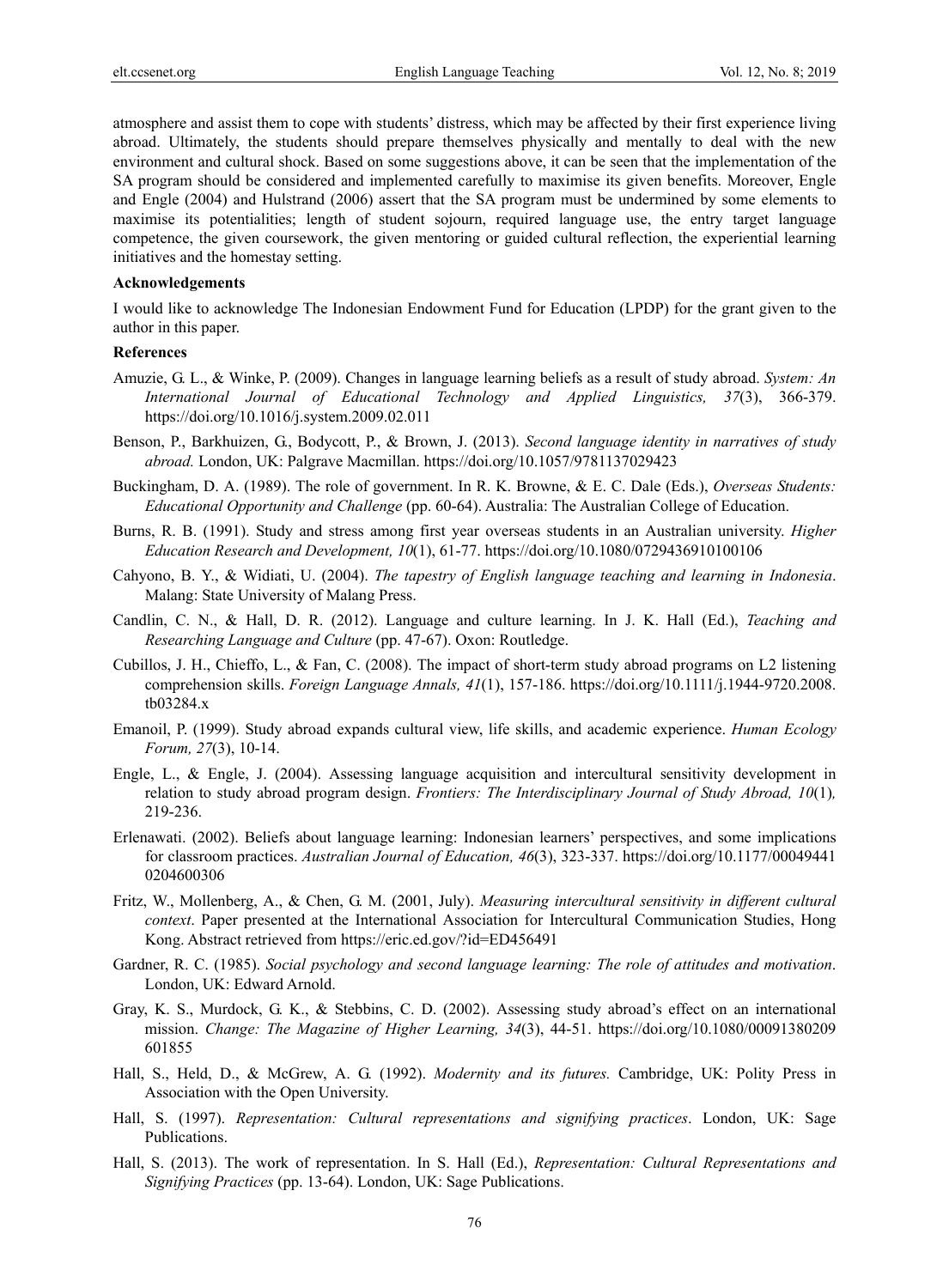Hulstrand, J. (2006). Education abroad on the fast track. *International Educator, 15*(3), 46-55.

- Jackson, J. (2008). *Language, identity and study abroad: Sociocultural perspectives.* London, UK: Equinox Publishing Ltd.
- Kinginger, C. (2011). Enhancing language learning in study abroad. *Annual Review of Applied Linguistic, 31,*  58-73. https://doi.org/10.1017/S0267190511000031
- Kitsantas, A. (2004). Studying abroad: The role of college students' goals on the development of cross-cultural skills and global understanding. *College Student Journal, 38*(3), 441-452.
- Kramsch, C. (1998). *Language and culture*. Oxford: Oxford University Press.
- Lamb, M., & Coleman, H. (2008). Literacy in English and the transformation of self and society in post-Soeharto Indonesia. *International Journal of Bilingual Education and Bilingualism, 11*(2), 189-205. https://doi.org/10. 2167/beb493.0
- Lie, A. (2007). Education policy and EFL curriculum in Indonesia: Between the commitment to competence and the quest for higher test scores. *TEFLIN Journal, 18*(1), 1-14.
- Loew, H. Z. (1980). *Language in education: Theory and practice*. Washington DC, USA: Center for Applied Linguistics.
- Mattarima, K., & Hamdan, A. R. (2011). The teaching constraints of English as a foreign language in Indonesia: The context of school-based curriculum. *Sosiohumanika, 4*(2), 287-300.
- Meid, J. S. (2003). Asian Americans: Factors influencing the decision to study abroad. *Frontiers: The Interdisciplinary Journal of Study Abroad, 9*(4), 71-110.
- Ministry of Education and Culture (2013). *Peraturan Menteri Pendidikan dan Kebudayaan Republik Indonesia Nomor 65/2013 tentang Standar Proses Pendidikan Dasar dan Menengah.* [The Regulation of the Minister of Education and Culture of Republic Indonesia Number 65/2013 concerning the Process Standard of Education in Elementary and High School]. Jakarta: Author.
- Mpinganjira, M. (2009). Comparative analysis of factors influencing the decision to study abroad. *African Journal of Business Management, 3*(8), 358-365. https://doi.org/10.5897/AJBM09.117
- Nababan, P. W. J. (1991). Language in education: The case of Indonesia. *International Review of Education, 37*(1), 115-131. https://doi.org/10.1007/BF00598171
- Nguyen, T. C. (2011). Challenges of learning English in Australia towards students coming from selected Southeast Asian countries: Vietnam, Thailand and Indonesia. *International Education Studies, 4*(1), 13-20. https://doi.org/10.5539/ies.v4n1p13
- Noels, K. A., Pon, G., & Clement, R. (1996). Language, identity, and adjustment: The role of linguistic self-confidence in the acculturation process. *Journal of Language and Social Psychology, 15*(3), 246-264. https://doi.org/10.1177/0261927X960153003
- Norris, E. M., & Gillespie, J. (2009). How study abroad shapes global careers. *Journal of Studies in International Education, 13*(3), 382-397. https://doi.org/10.1177/1028315308319740
- Novera, I. A. (2004). Indonesian postgraduate students studying in Australia: An examination of their academic, social and cultural experiences. *International Education Journal, 5*(4), 475-487.
- Peirce, B. N. (1995). Social identity, investment, and language learning. *TESOL Quarterly, 29*(1), 9-31. https://doi.org/10.2307/3587803
- Rendle-Short, J. (2009). The address term mate in Australian English: Is it still a masculine term? *Australian Journal of Linguistics, 29*(2), 245-268. https://doi.org/10.1080/07268600902823110
- Samuelowicz, K. (1987). Learning problems of overseas students: Two sides of a story. *Higher Education Research and Development, 6*(2), 121-133. https://doi.org/10.1080/0729436870060204
- Tsui, A. B., & Tollefson, J. W. (2017). *Language policy, culture, and identity in Asian contexts*. Australia: Routledge. https://doi.org/10.4324/9781315092034
- Vidal, C. P. (2014). Study abroad and formal instruction contrasted: The SALA project. In C. P. Vidal (Ed.), *Language Acquisition in Study Abroad and Formal Instruction Contexts.* (pp. 17-57). Amsterdam: John Benjamins Publishing Company. https://doi.org/10.1075/aals.13.03ch2
- Woodward, K. (1997). Concepts of identity and difference. In K. Woodward (Eds.), *Identity and Difference* (pp.